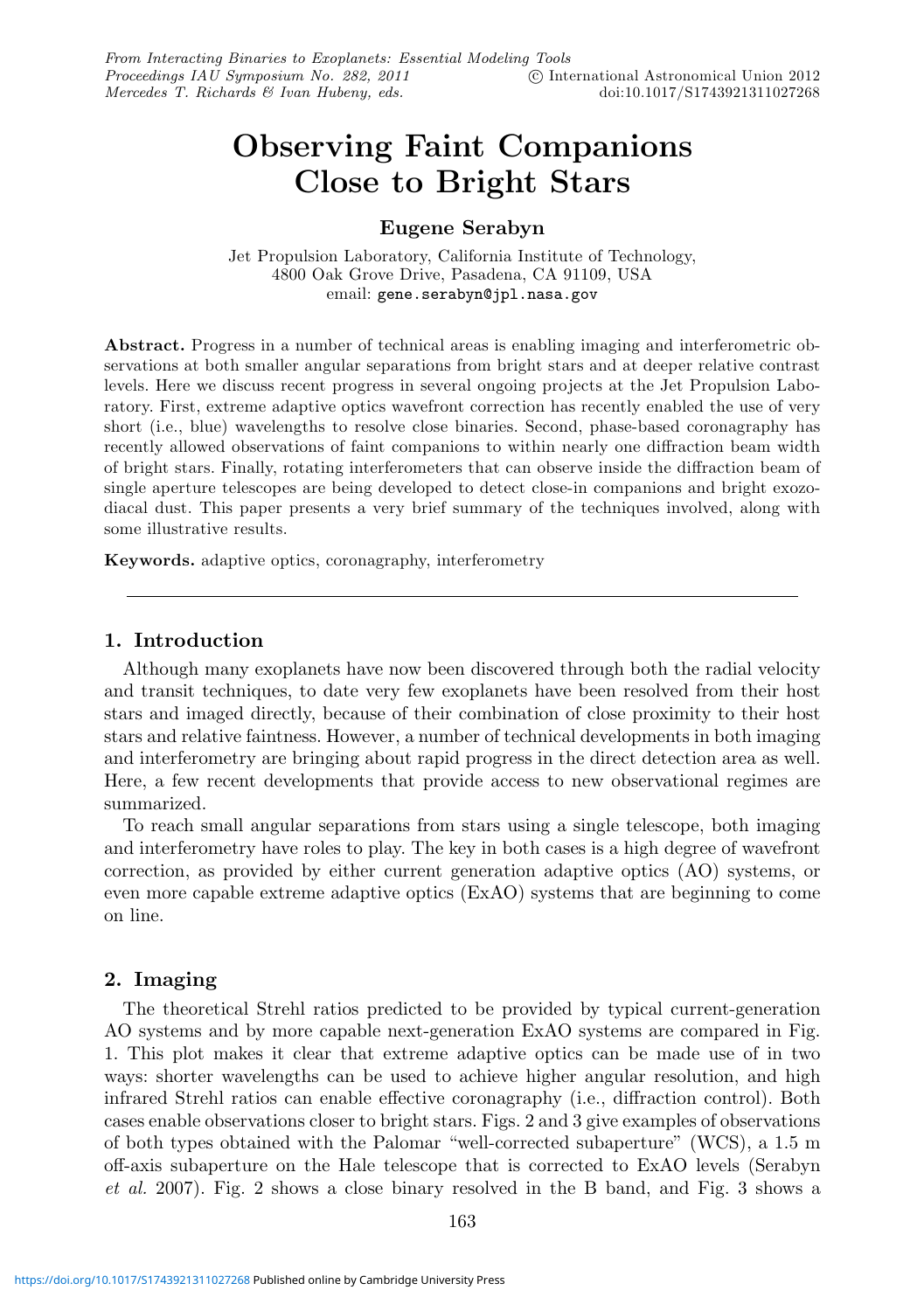#### 164 E. Serabyn

faint secondary star near  $\epsilon$  Ceph. In the latter image, the primary star has been largely extinguished with a vector vortex coronagraph (Mawet et al. 2010). Even higher contrast performance has allowed the Palomar vortex coronagraph to be used to image the three outer exoplanets in the HR8799 system using the WCS's 1.5 m aperture (Serabyn, Mawet, & Burruss 2010).



**Figure 1.** Strehl ratios expected with conventional AO (dark curves; shown for 200 - 250 nm of wavefront error) and ExAO (light curves; shown for 80 - 100 nm of wavefront error). ExAO enables very high Strehl-ratio (and high contrast) observations in the infrared (vertical arrow), and high-resolution observations at shorter (visible) wavelengths (horizontal arrow).



**Figure 2.** Palomar WCS image of the binary SAO37735 in the B band (Serabyn et al. 2007). The separation is 0.34".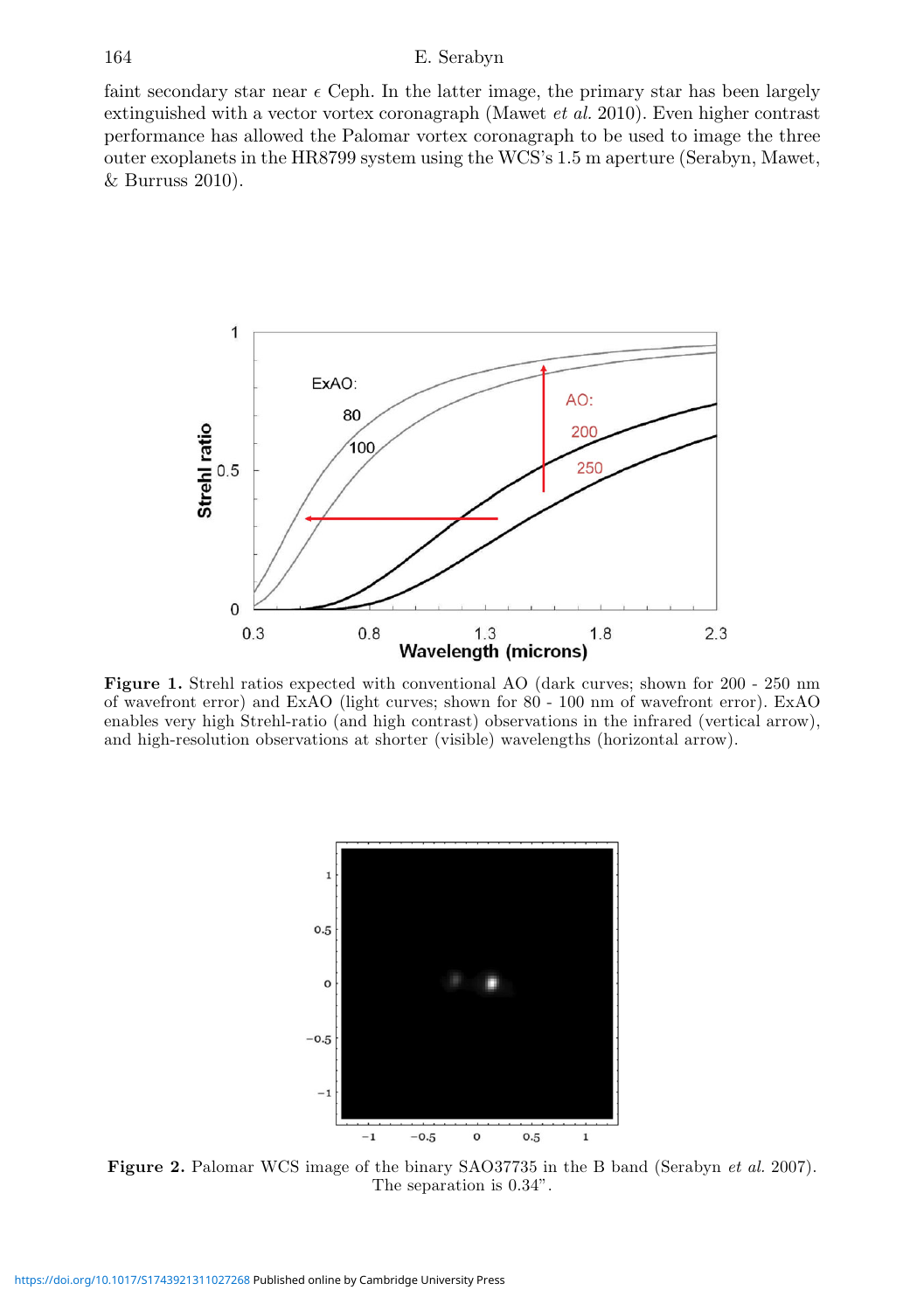### **3. Interferometry**

However, interferometry within a single-aperture telescope allows observations even closer to the center than is possible with coronagraphic imaging using the full telescope aperture. To take advantage of this, rotating nulling interferometers akin to those suggested for space-based interferometry (Bracewell 1978), but operating within single telescope apertues, are under development (Serabyn et al. 2010). At the Palomar Observatory, our rotating fiber-based nuller has already put stringent constraints on potential companions and dust near Vega (Mennesson et al. 2011), by using a novel data reduction method that can retrieve deep astrophysical nulls from the distribution of the null depth fluctuations (Hanot *et al.* 2011). Moreover, an initial test observation on one of the Keck telescopes has begun to demonstrate the applicability of rotating baseline interferometers to the detection of close companions (Fig. 4).



**Figure 3.** Detection of a potential companion to  $\epsilon$  Ceph with our vector vortex coronagraph on the Palomar WCS (Mawet et al. (2011)). The primary residual appears as a dim ring about the center, and the secondary is located is at approximately 1.1  $\lambda/D$ .



**Figure 4.** Detection of a companion to HIP87895 with a rotating-baseline interferometer on one of the Keck telescopes (Serabyn *et al.* 2010). The brightness difference is  $\Delta K = 2.1$  mag and the separation is 39 mas.